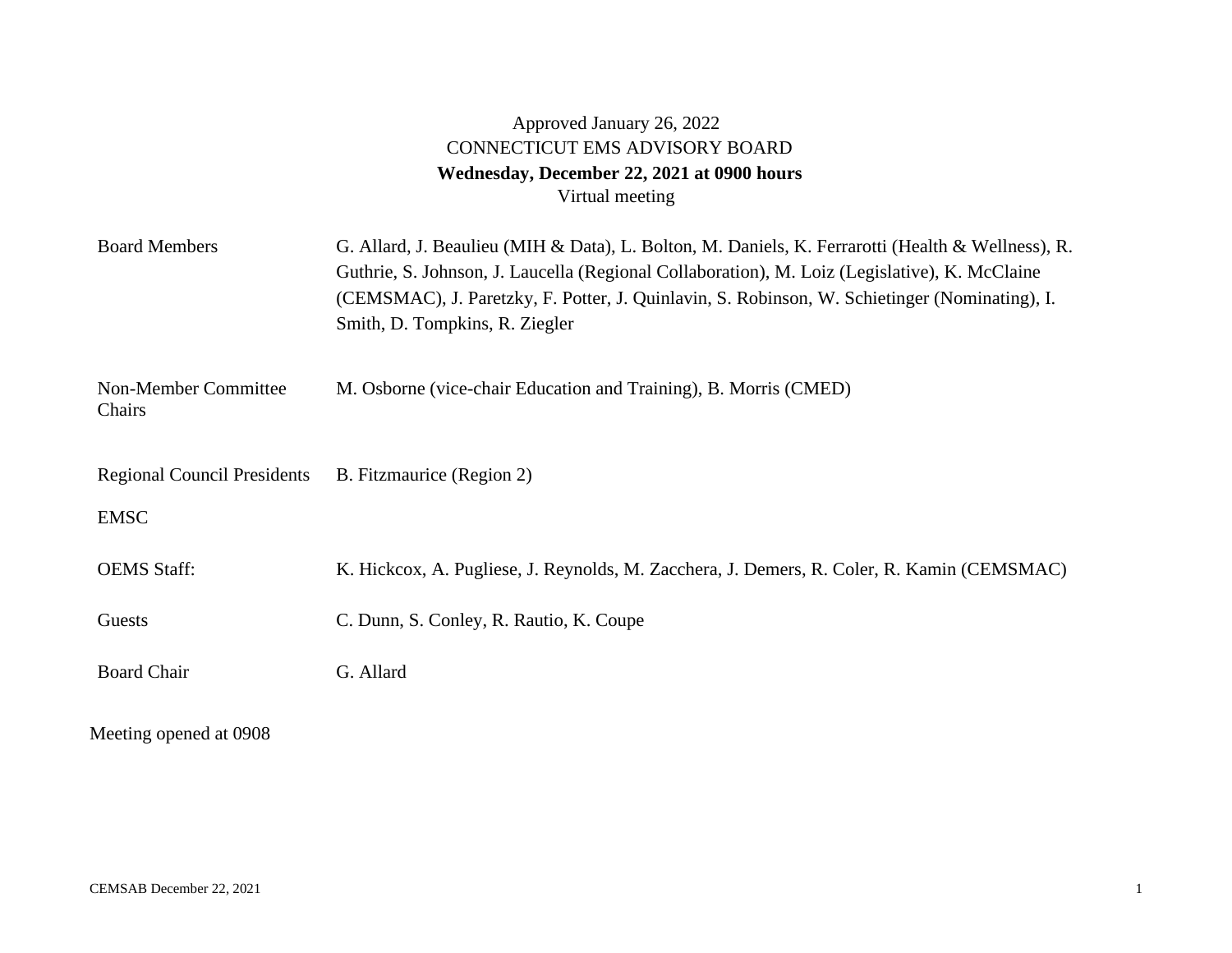| <b>TOPIC</b>                                       | <b>DISCUSSION</b><br><b>LED BY:</b> | <b>DISCUSSION</b>                                                                                                                                                                                                                                                                                                                                                                                                                                                                                                                                               | <b>ACTION</b>                                                                                                            |
|----------------------------------------------------|-------------------------------------|-----------------------------------------------------------------------------------------------------------------------------------------------------------------------------------------------------------------------------------------------------------------------------------------------------------------------------------------------------------------------------------------------------------------------------------------------------------------------------------------------------------------------------------------------------------------|--------------------------------------------------------------------------------------------------------------------------|
| Moment of Silence for Lost<br><b>EMS</b> Providers | S. Johnson                          | • None                                                                                                                                                                                                                                                                                                                                                                                                                                                                                                                                                          | None required.                                                                                                           |
| <b>Meeting Minutes from</b><br>November 2021.      | G. Allard                           | • Accepted as written.                                                                                                                                                                                                                                                                                                                                                                                                                                                                                                                                          | Motion to accept November<br>22, 2021 minutes<br>$1st$ K. McClaine and $2nd$ R.<br>Guthrie<br>Motion passed unanimously. |
| Public comment                                     |                                     | No comments.<br>$\bullet$                                                                                                                                                                                                                                                                                                                                                                                                                                                                                                                                       |                                                                                                                          |
| Chair's Report                                     | G. Allard                           | Consider making 2021 goals our goals for 2022.<br>٠<br>Annual Report 2021 in progress.<br>٠<br>Committee Goals to Chair before January 2022<br>٠<br>meeting.<br>List of "Duties and Goals" is required every<br>$\bullet$<br>January from each Committee.<br>Email final meeting minutes and agendas to both<br>Greg Allard and Angela Pugliese – use proper<br>naming format.<br>Current Secretary, S. Johnson has resigned due to<br>new full-time obligations.<br>W. Schietinger presented G. Allard a plaque for<br>his leadership for outstanding service. | 2022 calendar of meeting<br>dates to be sent.                                                                            |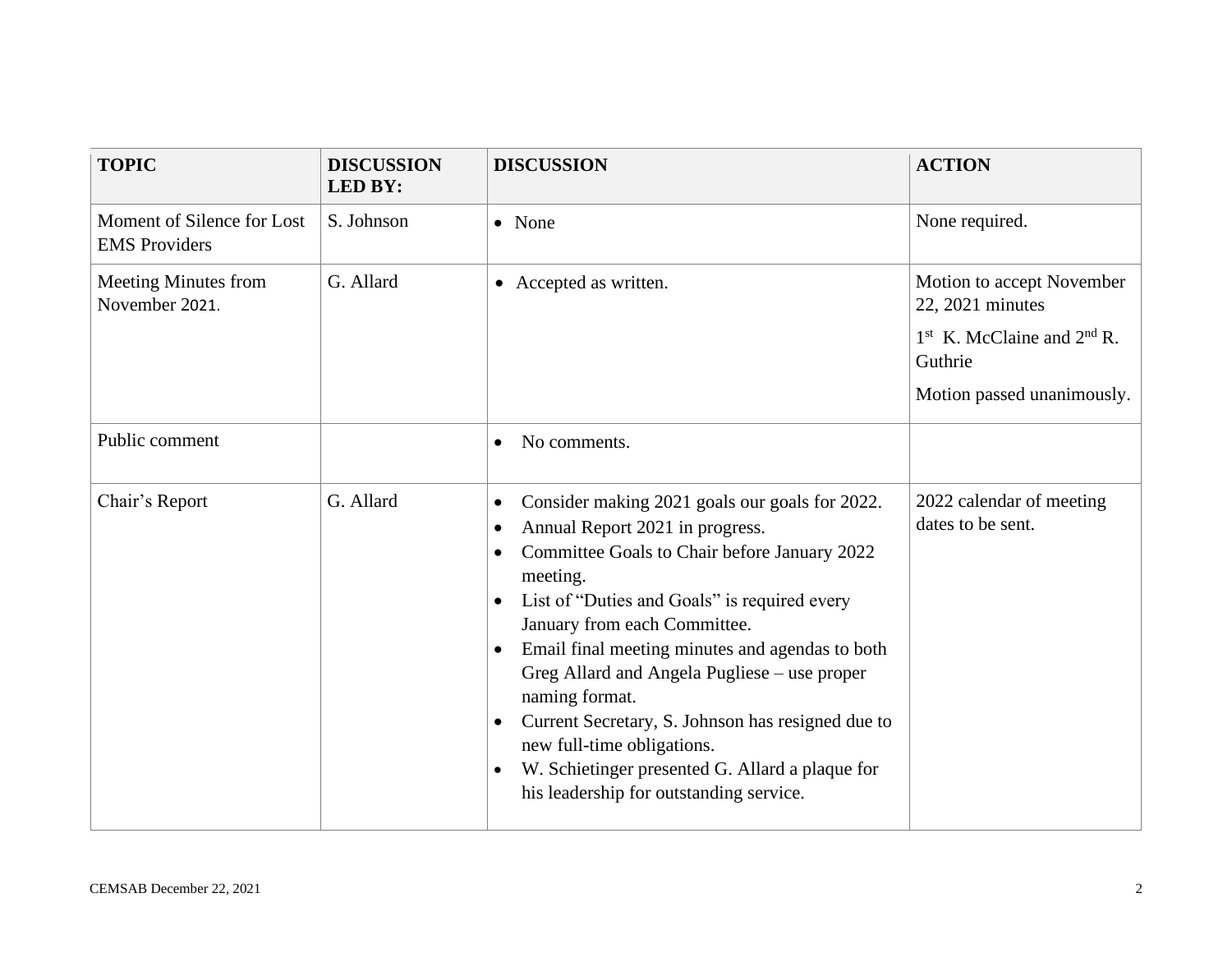| <b>TOPIC</b>                                           | <b>DISCUSSION</b><br><b>LED BY:</b> | <b>DISCUSSION</b>                                                                                      | <b>ACTION</b>                                     |  |  |
|--------------------------------------------------------|-------------------------------------|--------------------------------------------------------------------------------------------------------|---------------------------------------------------|--|--|
| OEMS, written report<br>submitted for December<br>2021 | R. Coler                            | • Discussion of December written report.                                                               |                                                   |  |  |
| <b>EMSC</b> Report.                                    |                                     | • None.                                                                                                | None required.                                    |  |  |
| <b>Breakout Session</b>                                |                                     | • None.                                                                                                | None required.                                    |  |  |
| <b>Committee Reports</b>                               |                                     |                                                                                                        |                                                   |  |  |
| CEMSMAC, minutes<br>submitted                          | R. Kamin, K.<br>McClaine            | • Met this month.<br>• Protocols continue to be worked on.<br>• Minimum equipment list updates needed. | None required                                     |  |  |
| <b>CMED</b> and SIEC<br>Committee                      | <b>B.</b> Morris                    | • Met in December.<br>• Will regroup in January.                                                       |                                                   |  |  |
| Council of Regional<br>Presidents (CORP)               | W. Fitzmaurice                      | • Nothing new to report.<br>• Meeting in January; working on 2022 awards.                              |                                                   |  |  |
| Data Committee                                         | J. Beaulieu                         | • Met this month.<br>Charles Dunn, new committee chair will start in<br>$\bullet$<br>January.          | Next meeting January 18,<br>2022, will be remote. |  |  |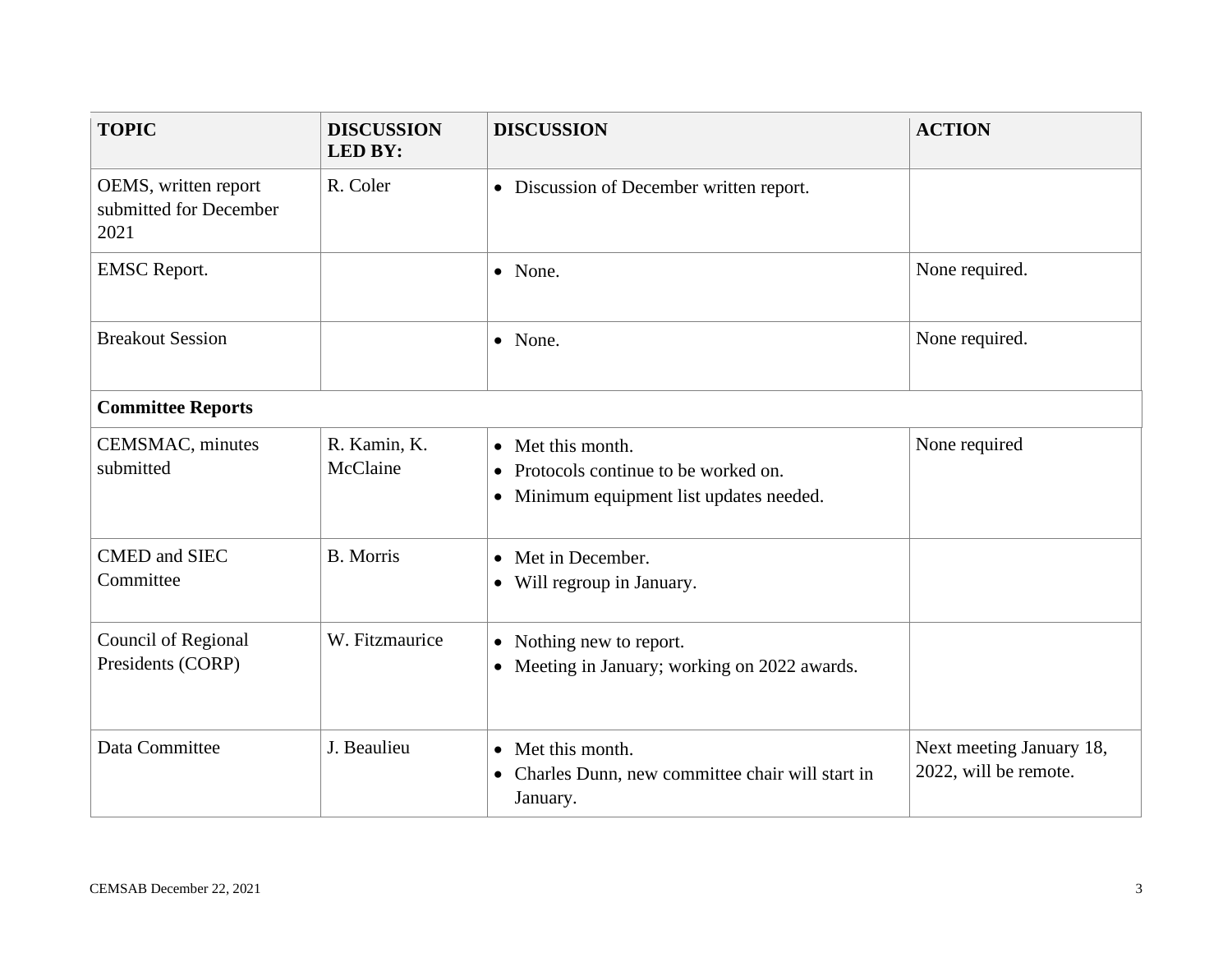| <b>TOPIC</b>                                                       | <b>DISCUSSION</b><br><b>LED BY:</b> | <b>DISCUSSION</b>                                                                                                                                                                                                                                           | <b>ACTION</b>        |
|--------------------------------------------------------------------|-------------------------------------|-------------------------------------------------------------------------------------------------------------------------------------------------------------------------------------------------------------------------------------------------------------|----------------------|
| <b>Education and Training</b><br>Committee                         | M. Osborne                          | • Did not meet this month.<br>• Will be working with protocol committee with<br>goals and objectives.<br>• Working on committee goals for 2022.                                                                                                             | None required.       |
| <b>Health and Wellness</b><br>Committee, Dec. minutes<br>submitted | K. Ferrarotti                       | • Creating a Draft Health and Wellness Resource<br>book, looking to get out in January.                                                                                                                                                                     | None required.       |
| Legislative Committee,<br>December minutes<br>submitted            | M. Loiz                             | • Committee met in December, review of minutes.<br>• Working on best practices draft plans/goals and<br>survey for 2022.<br>• Setting meeting schedule for 2022.<br>• Ambulance compliance legislation, suggestion to<br>work for an intermediate solution. | None required        |
| Mobile Integrated<br><b>Healthcare Committee</b>                   | J. Beaulieu                         | • No updates.                                                                                                                                                                                                                                               | Next meeting Jan. 27 |
| Nominating and<br>Membership Committee                             | <b>B.</b> Schietinger               | • Anyone interested in serving as CEMSAB<br>Secretary, notify B. Schietinger.                                                                                                                                                                               | None required.       |
| Regional Preparedness and<br><b>Collaboration Committee</b>        | J. Laucella                         | Committee met last month.<br>Working on mentorship training/program for EMS<br>$\bullet$<br>leadership.<br>• Committee sent recommendations to OEMS on<br>FMOP; Looking for updates; will discuss more in<br>January; send feed back to J. Laucella.        |                      |